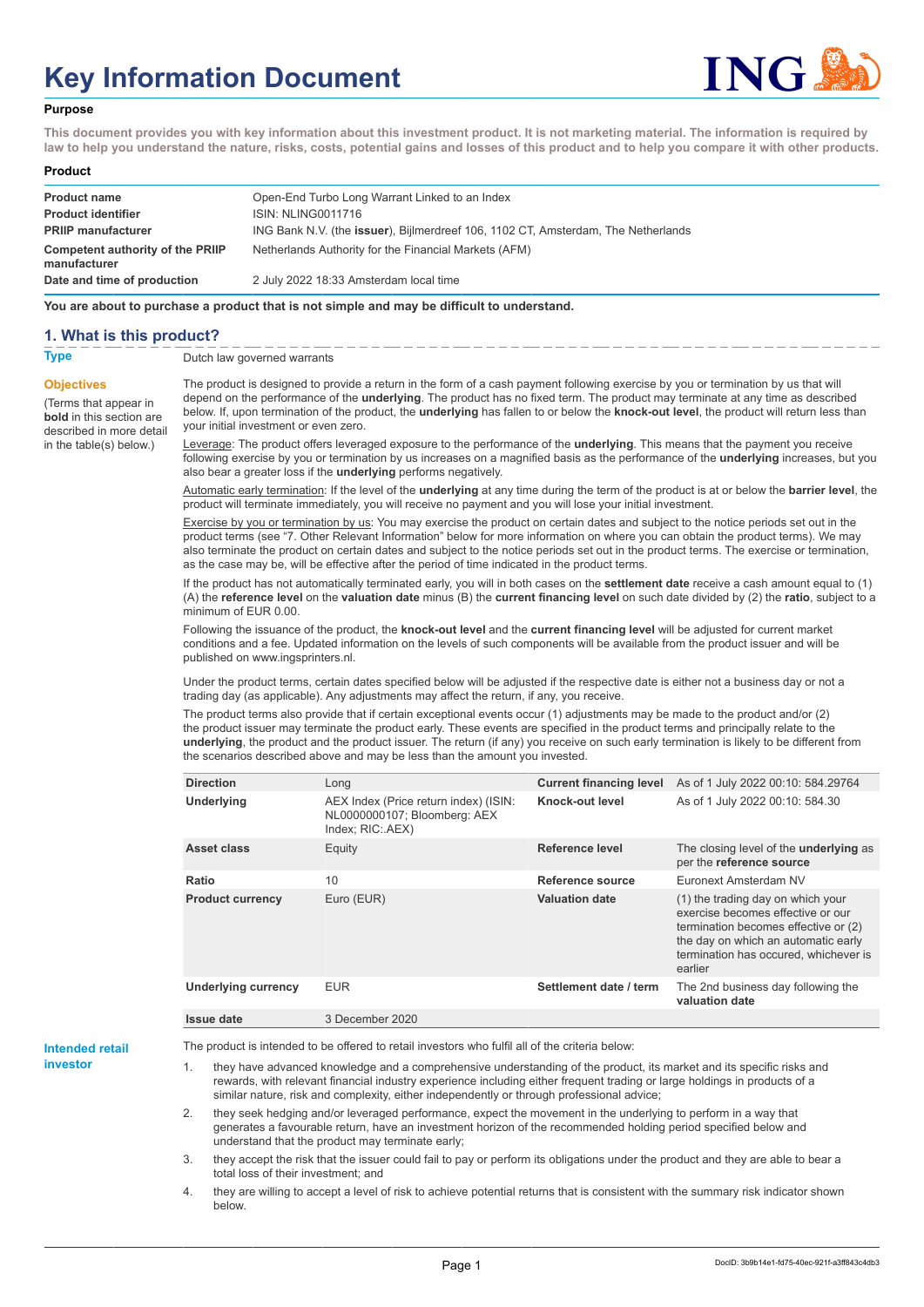# **2. What are the risks and what could I get in return?**

**Risk indicator**

**Performance scenarios**



thereto as specified in the section "7. Other relevant information" below.

#### **Market developments in the future cannot be accurately predicted. The scenarios shown are only an indication of some of the possible outcomes based on recent returns. Actual returns could be lower.**

| <b>Investment: EUR 10,000</b> |                                                                           |                              |
|-------------------------------|---------------------------------------------------------------------------|------------------------------|
| <b>Scenarios</b>              |                                                                           | 1 day                        |
|                               |                                                                           | (Recommended holding period) |
| <b>Stress scenario</b>        | What you might get back after costs<br>Percentage return (not annualised) | EUR 150.43<br>$-98.50\%$     |
| Unfavourable scenario         | What you might get back after costs<br>Percentage return (not annualised) | EUR 8,965.98<br>$-10.34\%$   |
| <b>Moderate scenario</b>      | What you might get back after costs<br>Percentage return (not annualised) | EUR 10.135.01<br>1.35%       |
| <b>Favourable scenario</b>    | What you might get back after costs<br>Percentage return (not annualised) | EUR 11.186.27<br>11.86%      |

The average returns shown in the above table are not annualised, which means they may not be comparable to the average returns shown in other key information documents.

This table shows the money you could get back over the next day under different scenarios, assuming that you invest EUR 10,000.

The scenarios shown illustrate how your investment could perform. The recommended holding period for this product is less than one year. The figures are therefore not calculated on a per year basis, but for the recommended holding period. Figures in this section and "4. What are the costs?" are therefore not comparable with figures given for products with a recommended holding period of at least one year. The scenarios presented are an estimate of future performance based on evidence from the past on how the value of this investment varies, and are not an exact indicator. What you get will vary depending on how the market performs and how long you keep the product. The stress scenario shows what you might get back in extreme market circumstances, and it does not take into account the situation where we are not able to pay you.

This product cannot be easily cashed in. This means it is difficult to estimate how much you would get back if you cash in before the recommended holding period. You will either be unable to cash in early or you will have to pay high costs or make a large loss if you do so.

The figures shown include all the costs of the product itself, but may not include all the costs that you pay to your advisor or distributor. The figures do not take into account your personal tax situation, which may also affect how much you get back.

Buying this product holds that you think the level of the underlying will increase.

Your maximum loss would be that you will lose your investment.

## **3. What happens if ING Bank N.V. is unable to pay out?**

You are exposed to the risk that the issuer might be unable to meet its obligations in connection with the product for instance in the event of bankruptcy or an official directive for resolution action. This may materially adversely affect the value of the product and could lead to you losing some or all of your investment in the product. The product is not a deposit and as such is not covered by any deposit protection scheme.

### **4. What are the costs?**

The Reduction in Yield (RIY) shows what impact the total costs you pay will have on the investment return you might get. The total costs take into account one-off, ongoing and incidental costs.